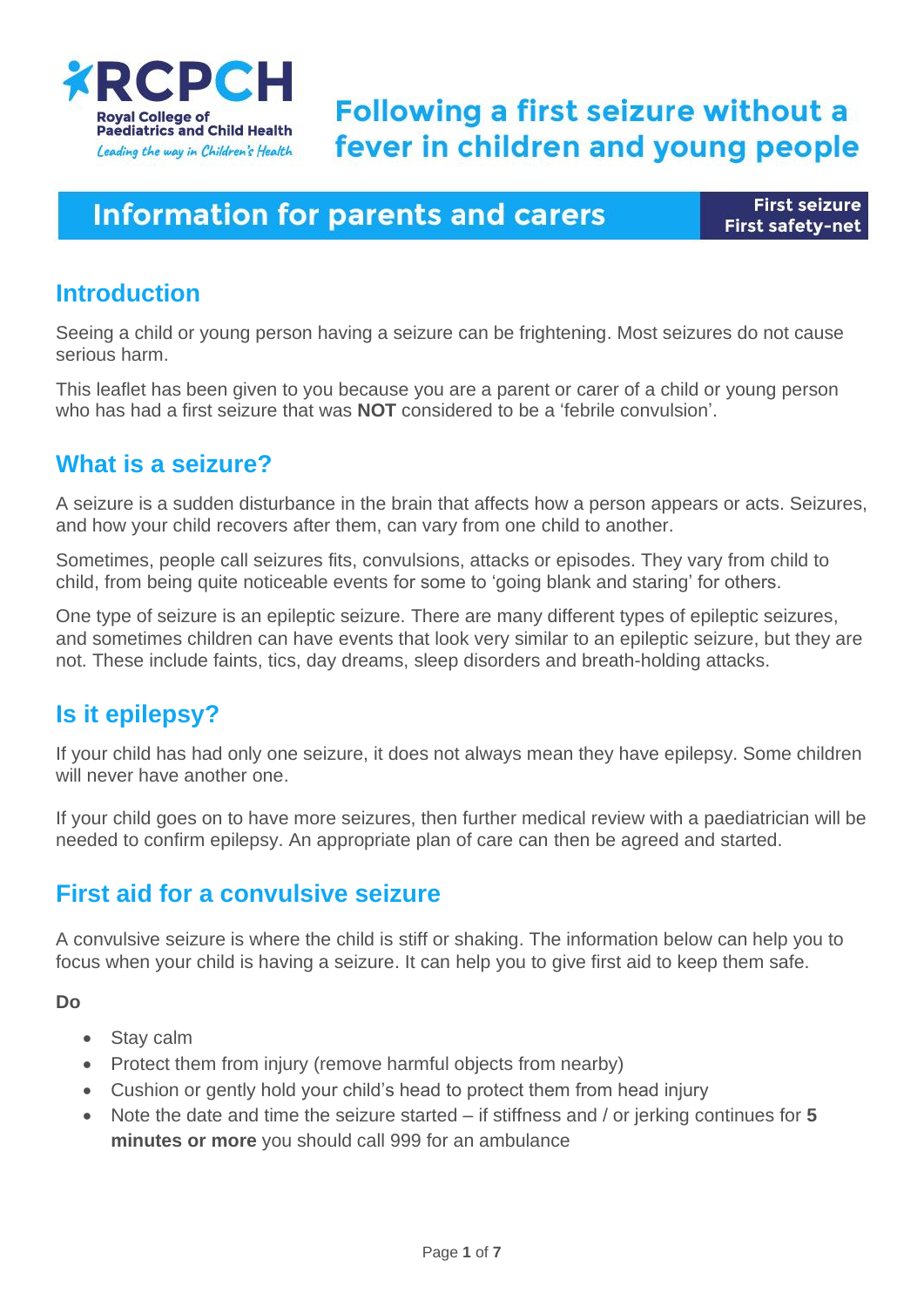- Turn your child onto their side, into the recovery position, as soon as you are able (as shown in Image 1). This can help with their breathing and help if they vomit or have other types of fluid in their mouth. Some noisy breathing and slight colour change is common
- **If possible, try to video the seizure on a mobile phone** as it can provide a lot of useful information to your child's doctor or nurse. Video can help confirm the type of seizure which then helps decide which tests and treatment may be needed. Try to capture the whole child in the video, say out loud what you are seeing and show how they respond to you
- Stay with your child until they are fully recovered
- Your child may be confused, drowsy or fall asleep after a seizure reassure them if they are confused, let them rest or sleep if they are drowsy, make sure you keep an eye on them until they are fully recovered

### **Do not**

- Restrain or restrict your child's movements
- Move your child unless they are in danger
- Put anything in their mouth
- Give your child anything to eat or drink until they have fully recovered



Courtesy of www.aboutkidshealth.ca © AboutKidsHealth.ca

**Image 1:** Moving a child into the recovery position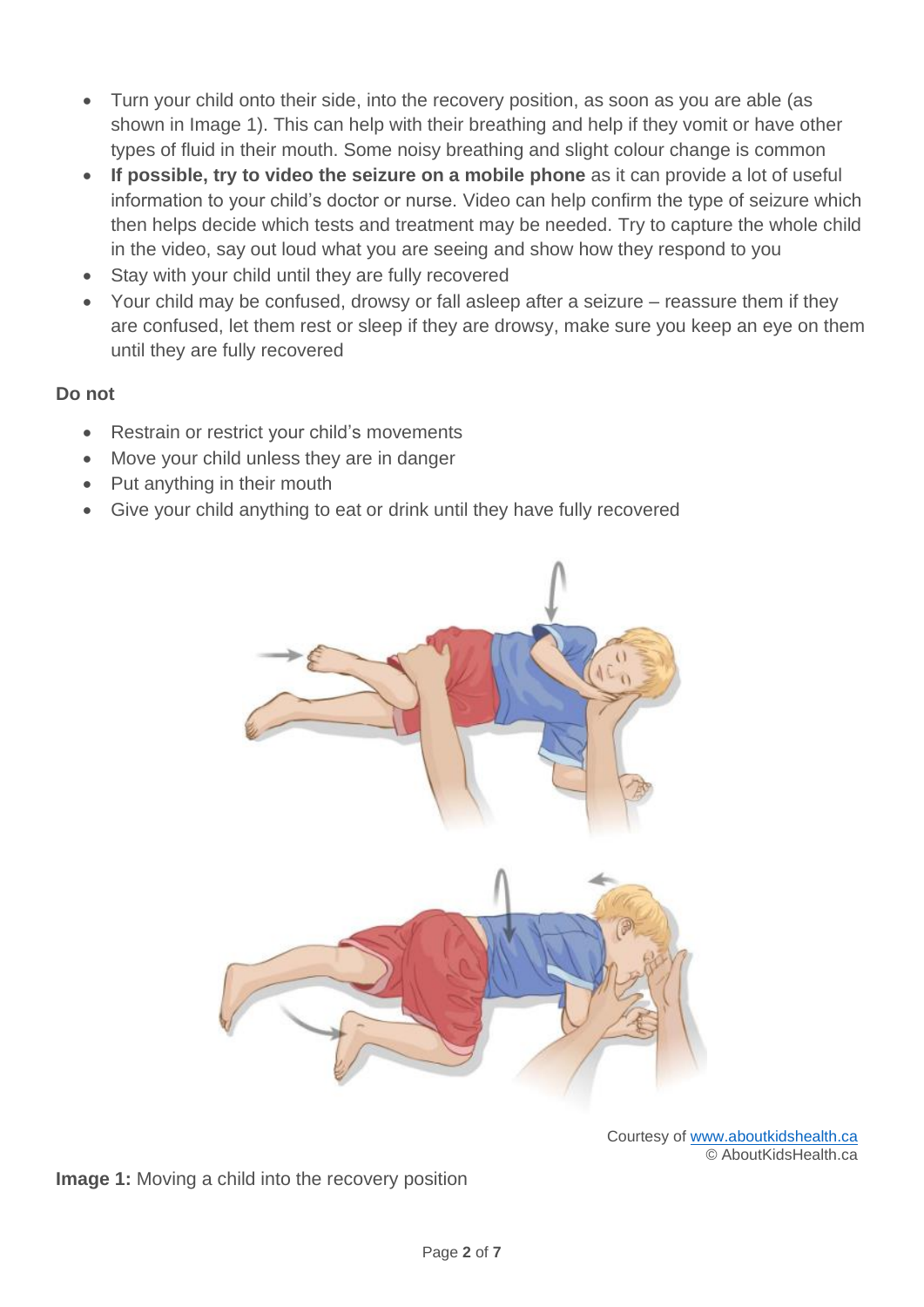#### **Call 999 for an ambulance if:**

- You are concerned or need help
- You feel that your child needs medical attention for any reason
- The stiffness and / or jerking continues for **5 minutes or more**
- One seizure follows another before your child has fully recovered
- Your child is injured, or you are worried about their breathing

## **Do I need to do anything differently after this first seizure?**

It is **important** to let your child go back to nursery or school and enjoy their normal hobbies and activities.

As your child has had a seizure recently, it is important to take extra care with some activities until your child has had their initial assessment. Each of these activities should be reviewed over time:

- **Bathing:** A shower, or shower attachment, is better than a bath. They should be **supervised at all times** by a responsible person if having a bath
- **Climbing:** Your child should not climb anything taller than their own height unless they are wearing a harness and being supervised
- **Cycling:** Your child can still ride a bicycle or scooter, but they should wear a helmet and you should consider whether they are allowed to ride on roads or need to be supervised
- **Swimming:** Your child can still go swimming and do water sports as long as they are **supervised at all times** by a responsible person
- **Driving:** Older teenagers who hold a driving license have a legal responsibility to stop driving and tell the Driver and Vehicle Licensing Agency (DVLA) (or DVA in Northern Ireland) that they have had a seizure

## **Who else should I tell?**

It is a good idea to tell your child's school, family and close friends that they have had a seizure. Sharing the first aid information in this leaflet is a good way to help keep your child safe.

### **What will happen next?**

It is usual for your child to have at least one assessment with a paediatrician, neurologist or another specialist.

Your child may have a heart rhythm trace (electrocardiogram, ECG) if they have not had one already. After initial assessment they may also have a brain rhythm trace (electroencephalogram, EEG), a brain scan and / or blood tests.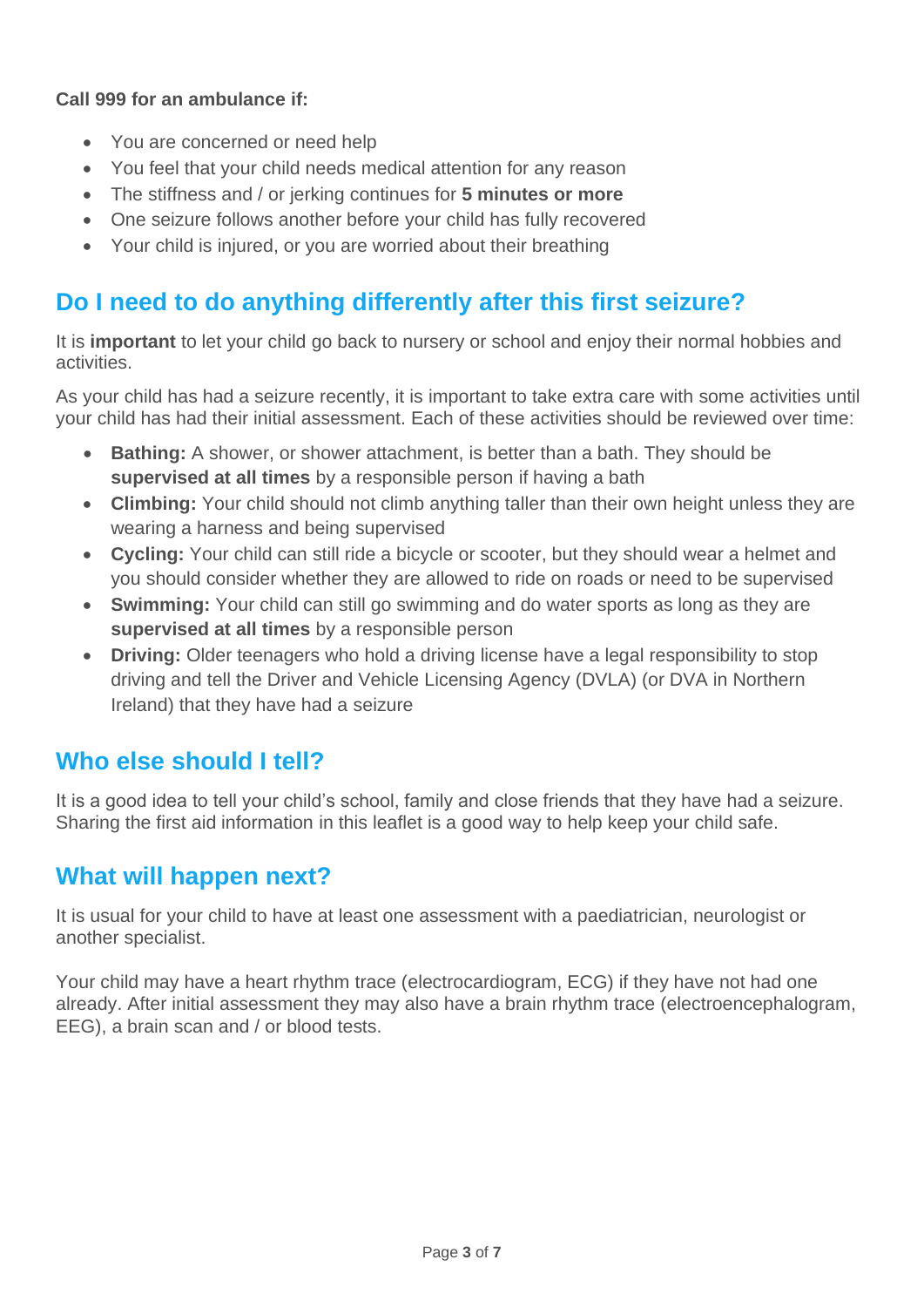## **Who have I been referred to?**

*Your local team should complete details here:*

### **Who else can I contact in the meantime if I am worried?**

- Phone NHS 111, who can help if you have an urgent medical problem and you are not sure what to do
- GP or out of hours service
- Your child's doctor, nurse or local team may be able to give you information about helplines, local groups and online forums:

*Your local team should complete details here:*

• If epilepsy has been confirmed, then organisations such as Young Epilepsy and Epilepsy Action may be contacted

### **What can I do in the meantime?**

#### **Video of further seizures**

If your child has another seizure, **try to video any further seizure on a mobile phone**.

While it may seem disrespectful, scary and not a natural thing to do, recording the seizure using video can give a lot of useful information to your child's doctor or nurse. For example, video can often help confirm the type of seizure which then helps decide which tests and treatment may be needed.

Remember to try to capture the whole child in the video, say out loud what you are seeing and show how they respond to you.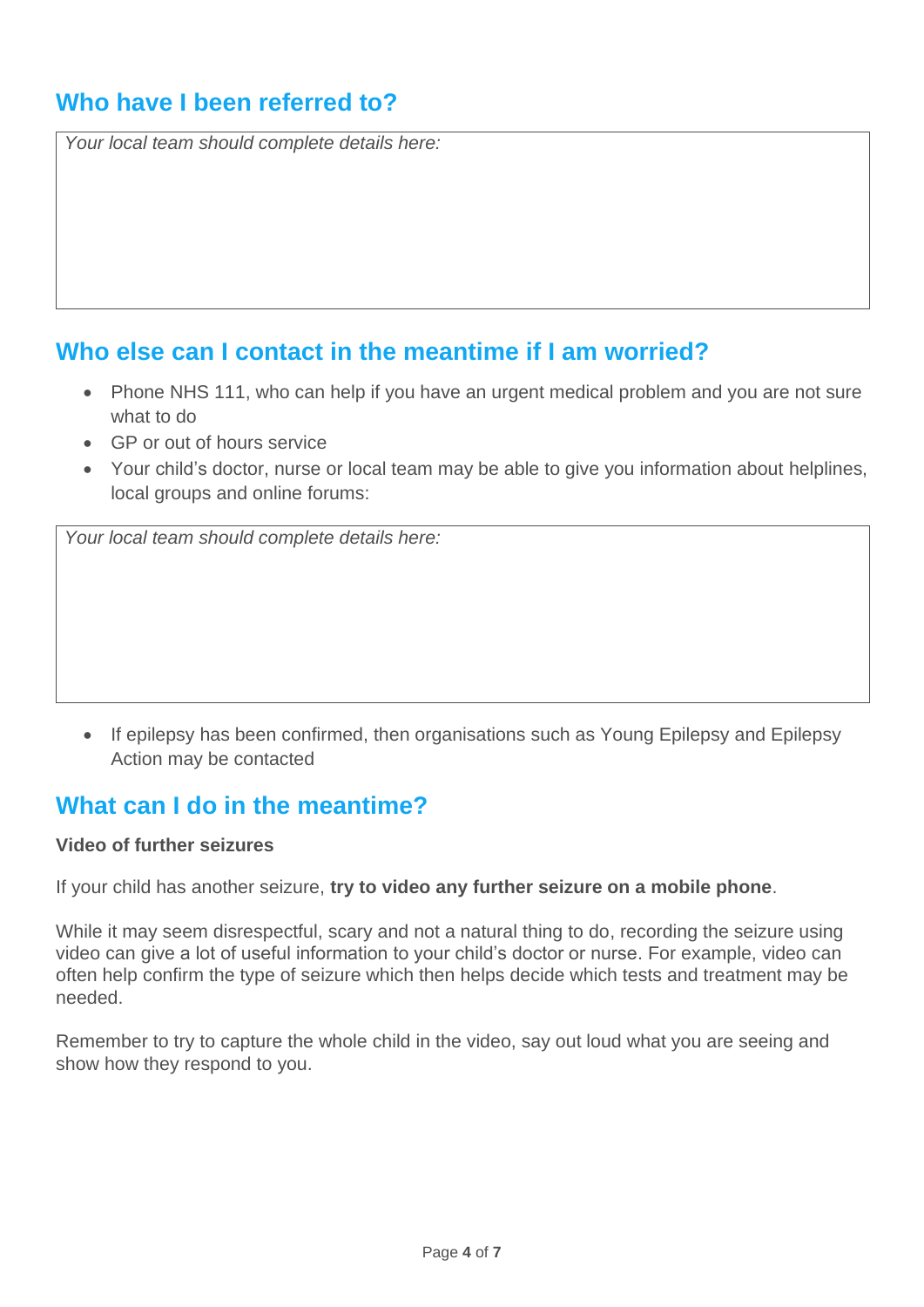#### **Make notes**

Make a note of the date and time the seizure happened and anything about your child's seizure that could be useful for their doctor or nurse to know, for example:

| <b>Stage</b>             | <b>Information to note</b>                                                                                                                                                                                                                                                                                                                                                                                                                                                                                                                                                                                                                                                            | <b>Notes</b> |
|--------------------------|---------------------------------------------------------------------------------------------------------------------------------------------------------------------------------------------------------------------------------------------------------------------------------------------------------------------------------------------------------------------------------------------------------------------------------------------------------------------------------------------------------------------------------------------------------------------------------------------------------------------------------------------------------------------------------------|--------------|
|                          | Date:<br>$\bullet$<br>Time:<br>$\bullet$                                                                                                                                                                                                                                                                                                                                                                                                                                                                                                                                                                                                                                              |              |
| <b>Before</b><br>seizure | What was your child doing?<br>$\bullet$<br>Did your child mention any unusual<br>$\bullet$<br>sensations, such as odd smell, funny feeling<br>or taste?<br>Did you notice anything happen before the<br>seizure?<br>Has your child had a recent fever or been<br>unwell?<br>Were there any triggers?                                                                                                                                                                                                                                                                                                                                                                                  |              |
| During<br>seizure        | Was there staring, lip smacking, head turning<br>$\bullet$<br>or eye rolling? Were the eyes open or closed?<br>Was there any colour change? Did your child<br>become pale, flushed or blue?<br>Did any parts of your child's body stiffen, jerk<br>$\bullet$<br>or twitch? Did they drop anything?<br>Which side was affected, left or right or both?<br>Did the seizure change pattern (for example,<br>$\bullet$<br>start in one area and then spread to involve<br>other areas)?<br>Did your child make any sounds?<br>$\bullet$<br>Were they responsive or confused?<br>$\bullet$<br>Did they wet or soil themselves?<br>$\bullet$<br>How long did the seizure last?<br>$\bullet$ |              |
| After<br>seizure         | Did your child look drowsy? Did they go to<br>$\bullet$<br>sleep? (if so, for how long)<br>How long did it take your child to return to their<br>$\bullet$<br>usual self?<br>Was any part/side of the body slow to return to<br>$\bullet$<br>normal than the rest and how long did it take?                                                                                                                                                                                                                                                                                                                                                                                           |              |

## **Where can I find other information?**

**NHS website** https://www.nhs.uk

**Patient** https://patient.info

**St John Ambulance (search for 'Seizures (fits) in children')** http://www.sja.org.uk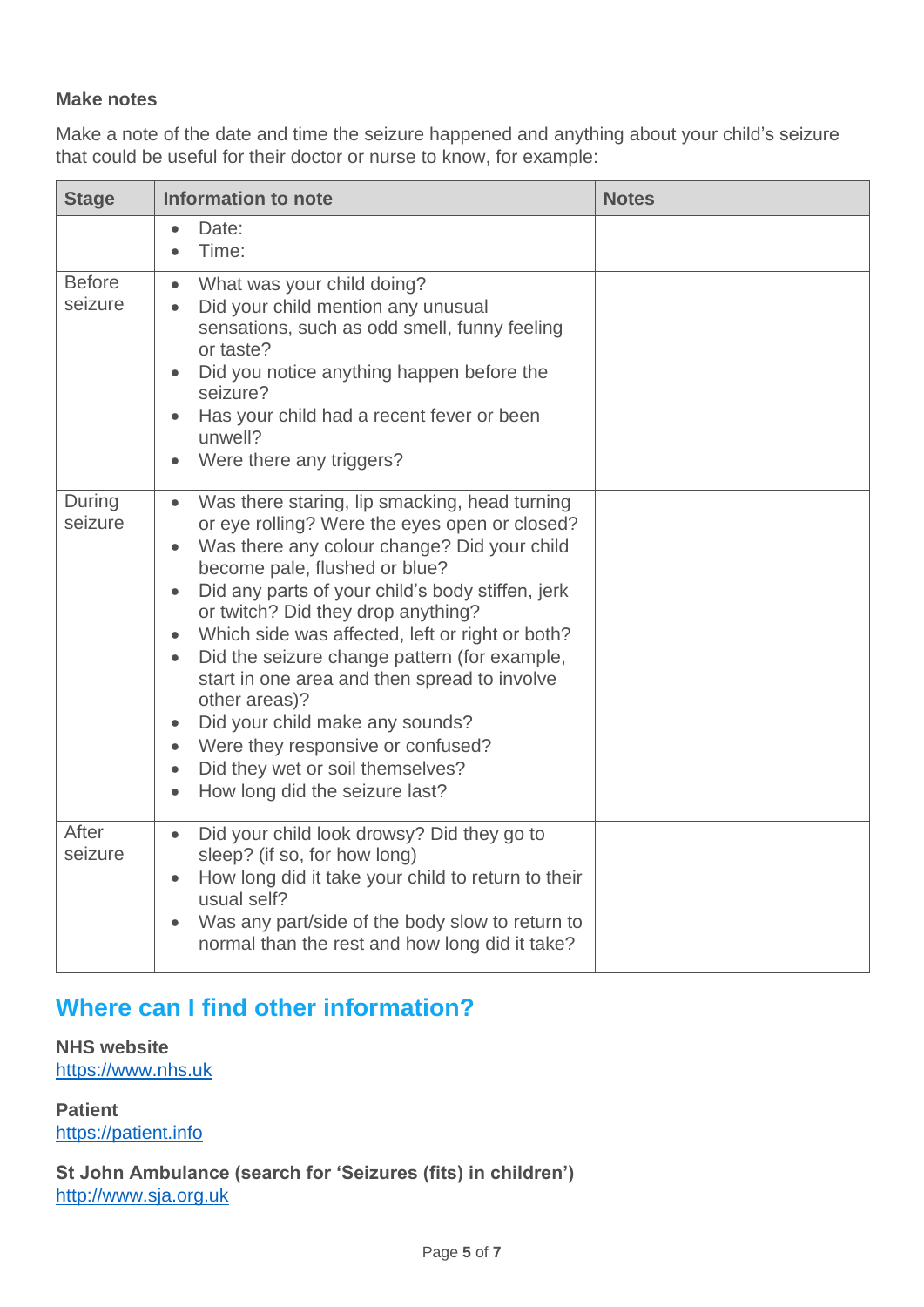#### **Epilepsy Action** www.epilepsy.org.uk | Tel: 0808 800 5050

**Young Epilepsy** www.youngepilepsy.org.uk | Tel: 01342 832 243 / 01342 831 342

### **Notes**



**This leaflet aims to provide accurate information. Individual patient circumstances may differ, which might alter both the advice and course of therapy given by your doctor**

Produced by a working group of clinical experts and ratified by the RCPCH Epilepsy Programme Board

For details on source materials used please contact the Royal College of Paediatrics and Child Health's' Paediatric Care Online team (pco@rcpch.ac.uk)

**Produced:** November 2019 (Version 1.1) | **Review date:** 2022

*©RCPCH 2019. Registered charity in England and Wales (1057744) and in Scotland (SC038299), all rights reserved*